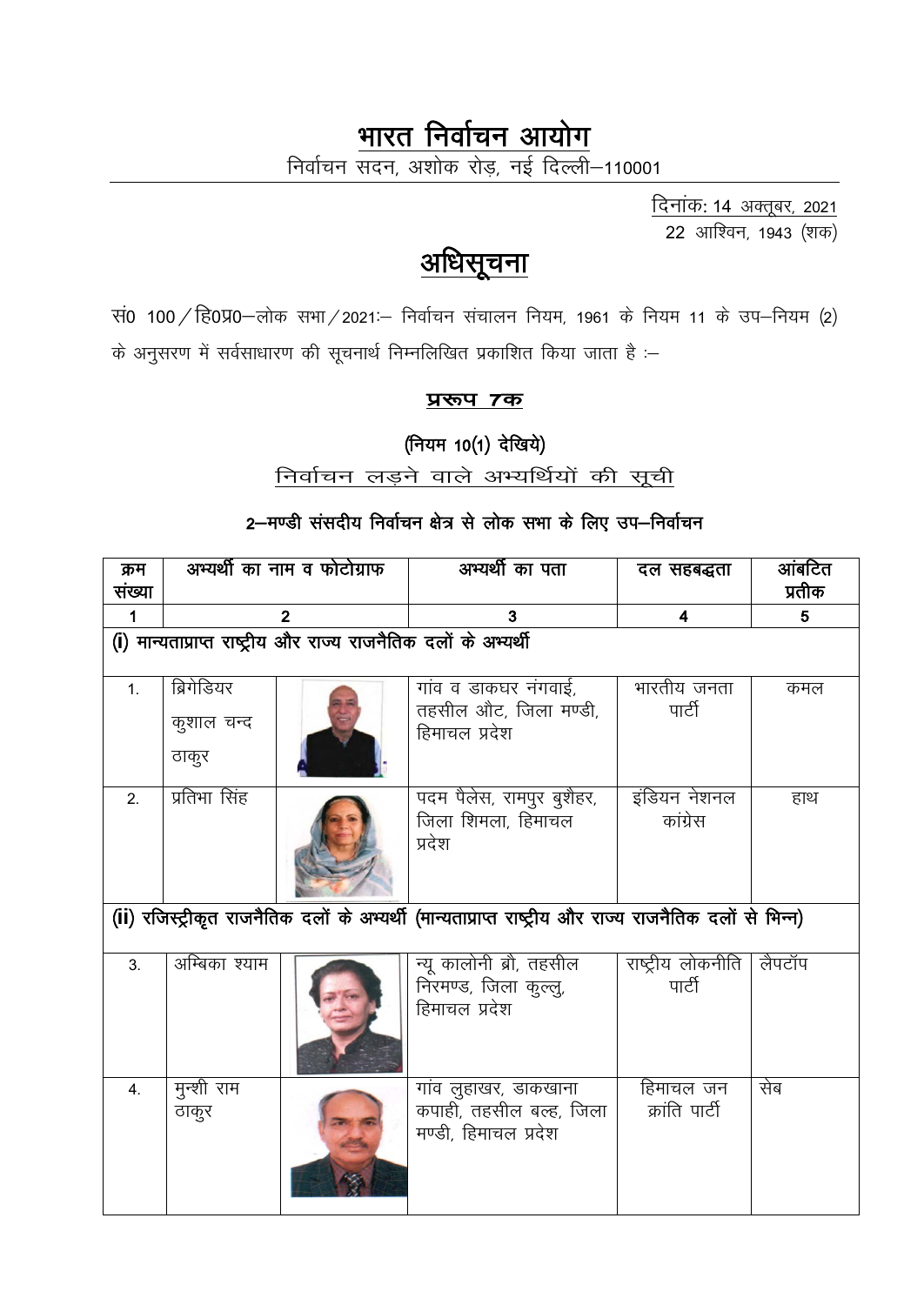| अन्य अभ्यर्थी |                      |  |                                                                           |          |                |
|---------------|----------------------|--|---------------------------------------------------------------------------|----------|----------------|
| 5.            | अनिल कुमार           |  | गांव व डाकघर चल्हारग,<br>तहसील जोगिन्द्रनगर, जिला<br>मण्डी, हिमाचल प्रदेश | निर्दलीय | कप और<br>प्लेट |
| 6.            | सुभाष मोहन<br>स्नेही |  | गांव व डाकघर निरमण्ड,<br>तहसील निरमण्ड, जिला<br>कुल्लु, हिमाचल प्रदेश     | निर्दलीय | टेलीफोन        |

हस्ता $\mathcal{L}-$ 

,रिटर्निंग अधिकारी<br>,2—मण्डी संसदीय निर्वाचन क्षेत्र

आदेश से,

राहुल शर्मा<br>प्रधान सचिव<br>भारत निर्वाचन आयोग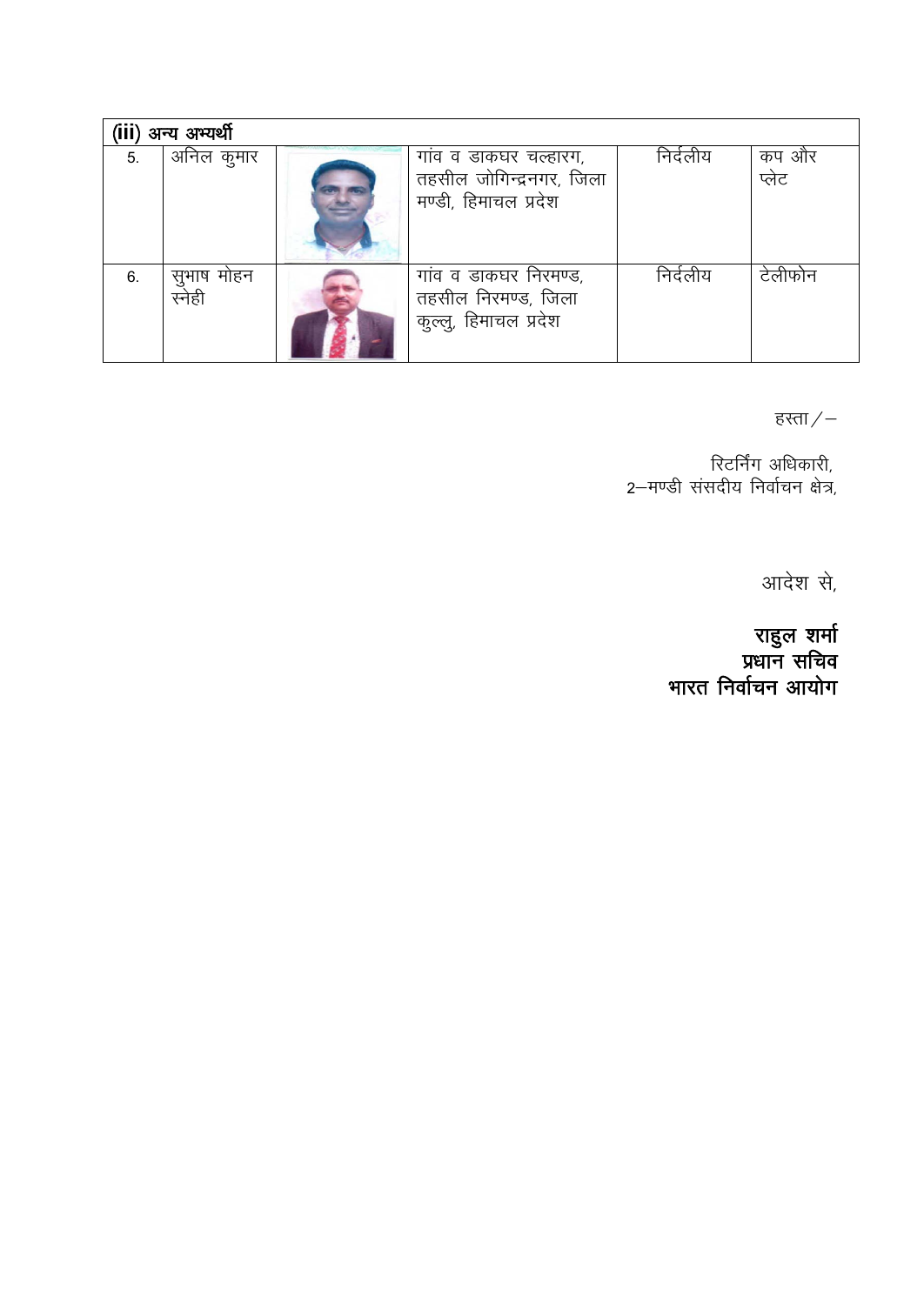### **ELECTION COMMISSION OF INDIA Nirvachan Sadan, Ashoka Road, New Delhi-110001**

Dated: 14<sup>th</sup> 22 Ashvina, 1943 (Saka) October, 2021

### **NOTIFICATION**

No. 100/HP-HP/2021/:– In pursuance of sub-rule (2) of Rule 11 of the Conduct of Election Rules, 1961, the following is published for general information :-

#### **FORM 7A [SEE RULE 10(1)] LIST OF CONTESTING CANDIDATES**

**Bye-Election to the House of the People from the 2-Mandi Parliamentary Constituency**

| SI.No.                                                                                                            | <b>Name of Candidates and</b>               |  | <b>Address of candidate</b>                                                      | Party                              | <b>Symbol</b> |  |
|-------------------------------------------------------------------------------------------------------------------|---------------------------------------------|--|----------------------------------------------------------------------------------|------------------------------------|---------------|--|
|                                                                                                                   | Photograph                                  |  |                                                                                  | affiliation                        | allotted      |  |
| $\mathbf{1}$                                                                                                      | $\mathbf{2}$                                |  | $\overline{\mathbf{3}}$                                                          | 4                                  | 5             |  |
| (i). Candidates of recognized National and State Political parties:                                               |                                             |  |                                                                                  |                                    |               |  |
| $\mathbf{1}$                                                                                                      | <b>BRIG.</b> Khushal<br><b>Chand Thakur</b> |  | VPO Nagwain, Tehsil<br>Aut, Distt Mandi,<br>Himachal Pradesh                     | Bharatiya Janata<br>Party          | Lotus         |  |
| $\overline{2}$                                                                                                    | Pratibha Singh                              |  | Padam Palace, Rampur<br>Bushehr, Distt. Shimla,<br><b>Himachal Pradesh</b>       | <b>Indian National</b><br>Congress | Hand          |  |
| (ii). Candidates of registered political parties (other than recognized National and State Political<br>Parties): |                                             |  |                                                                                  |                                    |               |  |
| 3.                                                                                                                | Ambika Shyam                                |  | New Colony Brow,<br>Tehsil Nirmand, Distt.<br>Kullu, Himachal Pradesh            | Rashtriya<br>Lokneeti Party        | Laptop        |  |
| $\overline{4}$ .                                                                                                  | Munshi Ram<br>Thakur                        |  | Vill. Luhakhar, P.O.<br>Kapahi, Tehsil Balh,<br>Distt. Mandi Himachal<br>Pradesh | Himachal Jan<br>Kranti Party       | Apple         |  |